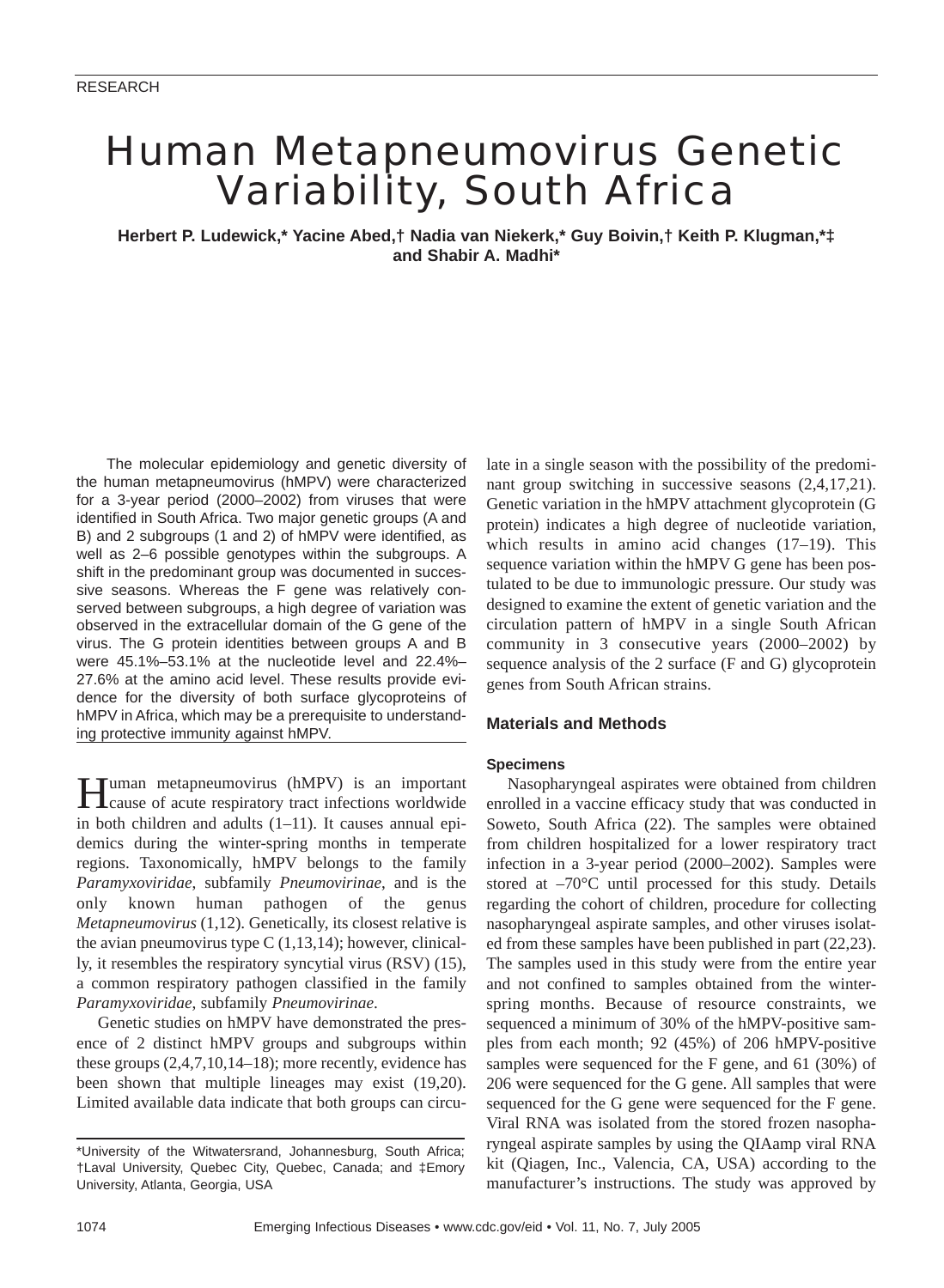the Committee for Research on Human Subjects at the University of the Witwatersrand, South Africa.

#### **hMPV Detection of F Gene**

A nested reverse transcription–polymerase chain reaction (RT-PCR) assay to amplify a fragment of the hMPV F gene was used to detect hMPV. RT-PCR was performed with the SUPERSCRIPT One-Step RT-PCR kit (Invitrogen, Carlsbad, CA, USA) with primers 5′- ATGTCTTGGAAAGTGGTG-3′ (corresponding to nucleotide position 3052–3069 in the NL/1/00 genome accession no. AF371337) and 5′- CCATGTAAATTACG-GAGCT-3′ (nucleotide position 3844–3862 in NL/1/00 in genome) under the following conditions: 50°C for 30 min; 94°C for 2 min; 94°C for 30 s, 45°C for 45 s, and 68°C for 1 min for 35 cycles; 68°C for 7 min.

The nested PCR was performed with primers 5′-TCAT-GTAGCACTATAACT-3′ (nucleotide position 3130– 3149) and 5′-TCTTCTTACCATTGCAC-3′ (nucleotide position 3794–3810) under the following conditions: 94°C for 2 min; 94°C, 48°C, and 72°C for 1 min for 30 cycles; and 72° for 7 min. The PCR product was analyzed by electrophoresis on a 2% ethidium bromide–stained agarose gel.

#### **hMPV Detection of G Gene**

The G gene open reading frame (ORF) was amplified with the following primers: HMPVGunivF: 5'-GAGAA-CATTCGRRCRATAGAYATG-3′ (nucleotide position 6262–6285 of NL/1/00, GenBank accession no. AF371337) and HMPVGunivR: 5′-AGATAGACATTRACAGTG-GATTCA-3′ (nucleotide position 7181–7204) under the following conditions:  $50^{\circ}$ C for 30 min;  $95^{\circ}$ C for 3 min; 94°C for 1 min, 59°C for 1 min, and 72°C for 2 min for 38 cycles; and 72°C for 7 min. The PCR product was analyzed on a 2% ethidium bromide–stained agarose gel. When necessary to increase the yield for sequencing, a nested PCR was performed with the same primer set.

## **Sequencing of hMPV F and G Genes**

The PCR product generated for both F and G genes was purified with the QIAquick gel extraction kit (Qiagen, Inc.) and sequenced in both directions by using the nested primers for the F gene and the primers used for detecting the G gene. The PCR product was sequenced by using the BigDye Terminator Cycle sequencing kit (Applied Biosystems, Foster City, CA, USA) on the ABI 310 Genetic Analyzer (Applied Biosystems).

## **Phylogenetic Analysis**

Nucleotide sequence alignments were generated with the ClustalX 1.81 software (24). Phylogenetic analysis was performed by using MEGA version (2.1) (25). Strains from the Netherlands, NL/1/00, NL/17/00, NL/1/99, and NL/1/94 (GenBank accession nos. AF371337, AY304360/ AY296021, AY304361/AY296034, and AY304362/ AY296060, respectively) and Canada, CAN97-83, hMPV13-00, CAN98-75, and hMPV33-01 (GenBank accession nos. AY485253/AY145296, AY485232, AY485245/ AY145289, and AY485242, respectively) were used as prototypes of the 2 groups and subgroups. The hMPV sequences for the F and G protein genes presented in this article have been deposited in GenBank under the accession numbers AY694693–AY694784 and AY848859– AY848919, respectively.

## **Results**

A total of 2,802 samples collected in the 3-year study period were analyzed by RT-PCR for hMPV by amplification of the F gene protein. hMPV was identified in 206 (7.4%) samples in the 3-year period. One hundred one (9.6%) of the 1,057 samples from the year 2000, 82 (7.3%) of 1,128 samples from 2001, and 23 (3.7%) of 617 samples from year 2002 were positive for hMPV.

#### **Molecular Epidemiology of hMPV**

We examined the circulation pattern of hMPV during the 3 years by sequencing part of the hMPV F gene and performing phylogenetic analysis for 92 hMPV-positive samples. These samples, numbering 40, 34, and 18 from years 2000, 2001, and 2002 respectively, were distributed over all the months when hMPV was identified and accounted for ≈30%–100% of the samples from each month. Phylogenetic analysis indicated 2 major groups (A and B), each divided into 2 subgroups (1 and 2), causing a complex circulation pattern over the course of the study. Both groups A and B viruses cocirculated throughout the study period. Of the 92 hMPV-positive samples that were categorized, 56 (60.9%) of the viruses belonged to group A and 36 (39.1%) to group B.

During the 2000 epidemic, subgroups B2 and A2 cocirculated, with 72.5% of the circulating viruses belonging to subgroup B2. In 2001 subgroups A1, A2, and B2 cocirculated. Subgroup B2 virus significantly declined (4 [11.8%] of 34) in 2001 compared to 2000 (29 [72.5%] of 40), p<0.0001. Subgroup A1 emerged as the dominant strain, causing 67.7% of infections, compared to 20.5% observed for subgroup A2 and 11.8% for subgroup B2. Subgroup A1 also dominated in 2002, causing 83.3% of infections, and cocirculated with the emergent subgroup B1.

Sixty-one (66.3%) of the 92 hMPV-positive samples sequenced for the F gene were further sequenced for the G gene (Figure). Phylogenetic analysis of both the F and G gene nucleotide sequences also showed 2 major genetic groups (A and B) that could be further divided into 2 subgroups (1 and 2). The existence of these 2 major genetic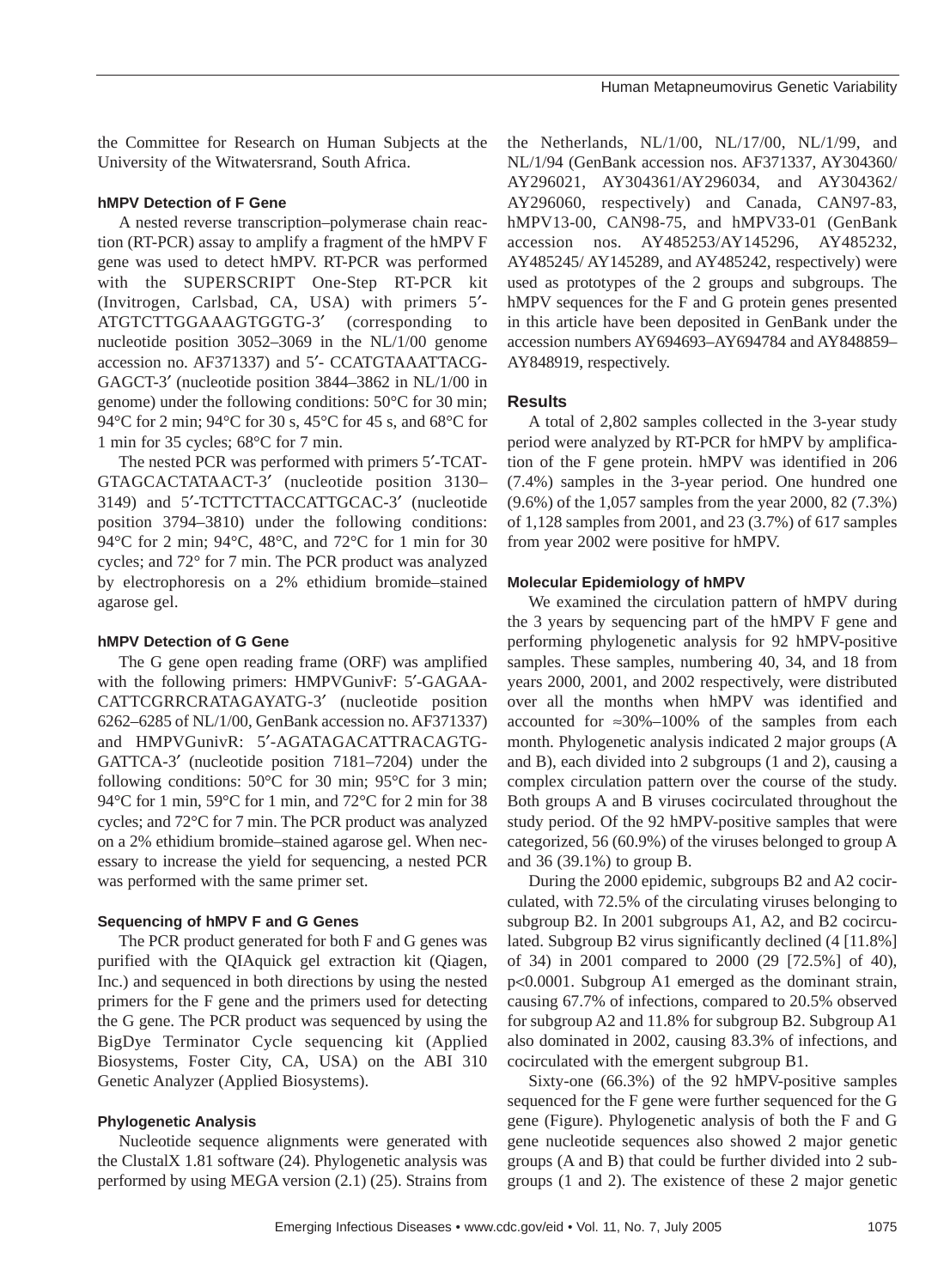

Figure. Neighbor-joining trees based on nucleotide sequences from A) the partial F gene and B) the G gene open reading frame from 61 South African human metapneumovirus (hMPV) isolates. The trees were computed with MEGA version 2.1 with the nucleotide Kimura 2-parameters. Bootstrap probabilities for 500 replicas are shown at the branch nodes. Only values of 70% to 100% are indicated. Isolates from South Africa are indicated by RSA, followed by the isolate number and year (e.g., RSA/18/02). The viruses from Canada (CAN97-83, hMPV13-00, CAN75-98, and hMPV33-01) and the Netherlands (NL/1/00, NL/17/00, NL/1/99, and NL/1/94) are prototypes from each subgroup.

groups was strongly supported by bootstrap values (100% of bootstrap replicas into 2 major groups and 99%–100% of bootstrap replicas into 2 minor subgroups).

From the topology of the trees, subgroup B2 was the most divergent. Although the South African hMPV clustered with both Canadian and Netherlands prototypes, the South African subgroup A1 virus clustered more closely with the Canadian prototype.

From the topology of the tree and supported by strong bootstrap values (70%–100%), the subgroups can be further divided into genotypes. We attempted to group the G sequences of the 4 subgroups into genotypes by using the criteria previously described for RSV (26), in which sequences were arbitrarily considered a genotype if they clustered together with bootstrap values of 70% to 100% (internal nodes at the internal branches). When these criteria were used (only on South African isolates), subgroup A1 could be divided into 5 genotypes, subgroup A2 into 2 genotypes, B1 into 2 genotypes, and B2 into 6 possible genotypes.

#### **Genetic Variation in South African hMPV Isolates**

The estimated nucleotide and amino acid identities showed a high percentage of identity for the F gene and more variability for the G gene (Table). The estimated identities for the F gene between the 2 major groups, A and B, were 83%–85% at the nucleotide level and 93.2%–95.8% at the amino acid level. In contrast, the G gene estimated identities were 45.1%–53.1% at the nucleotide level and 22.4%–27.6% at the amino acid level. There was also a higher percentage of identity between members of the same group (e.g., A1–A2) for the F gene than for the G gene (Table).

Amino acid alignments of hMPV F gene were compared to those of prototype isolates from the Netherlands and Canada (data not shown). Cysteine residues were conserved in all South African strains at positions 60 and 182. Group-specific amino acid residue at positions 122, 135, 139, 167, 175, and 233 differentiated between groups A and B. Further amino acid substitutions at various positions were exclusive to subgroups A1 (amino acids [aa] 61, 82, 143), A2 (aa 61, 143, 185), and subgroups B1 (aa 46, 143, 179) and B2 (aa 143).

The predicted G ORF amino acid alignments of selected South African strains with prototypes from the Netherlands and Canada are shown in online Appendix Figure (available at http://www.cdc.gov/ncidod/EID/ vol11no07/05-0050-appG.htm). Sequence variation due to nucleotide substitutions and insertions led to variable lengths in polypeptides, which ranged from 228 aa residues (subgroup A2) to 240 aa residues (subgroup B2). The hMPV G ORFs of subgroups A2 and B1 terminated at the TAA codon, whereas the subgroup B2 isolates terminated at the TAG codon. For both genetic groups A and B, a cysteine residue was present in the intracellular domain. In addition, group B isolates had a cysteine residue in the extracellular domain except in 2 isolates (RSA/71/00 and RSA/90/00).

The region of the predicted G ORF sequenced in this study had a high serine and threonine content (30.7%–34.9% for group A, 30.6%–36.6% for group B isolates). Proline content varied among the subgroups: 7.6%–9.0% for subgroup A2, 9.0%–9.9% for subgroup A1, 7.8%–8.7%for subgroup B1, and 3.7%–5.2%, the lowest content, for subgroup B2. Only 1 potential N-linked glycosylation site was conserved at the junction of the intracellular and transmembrane domains.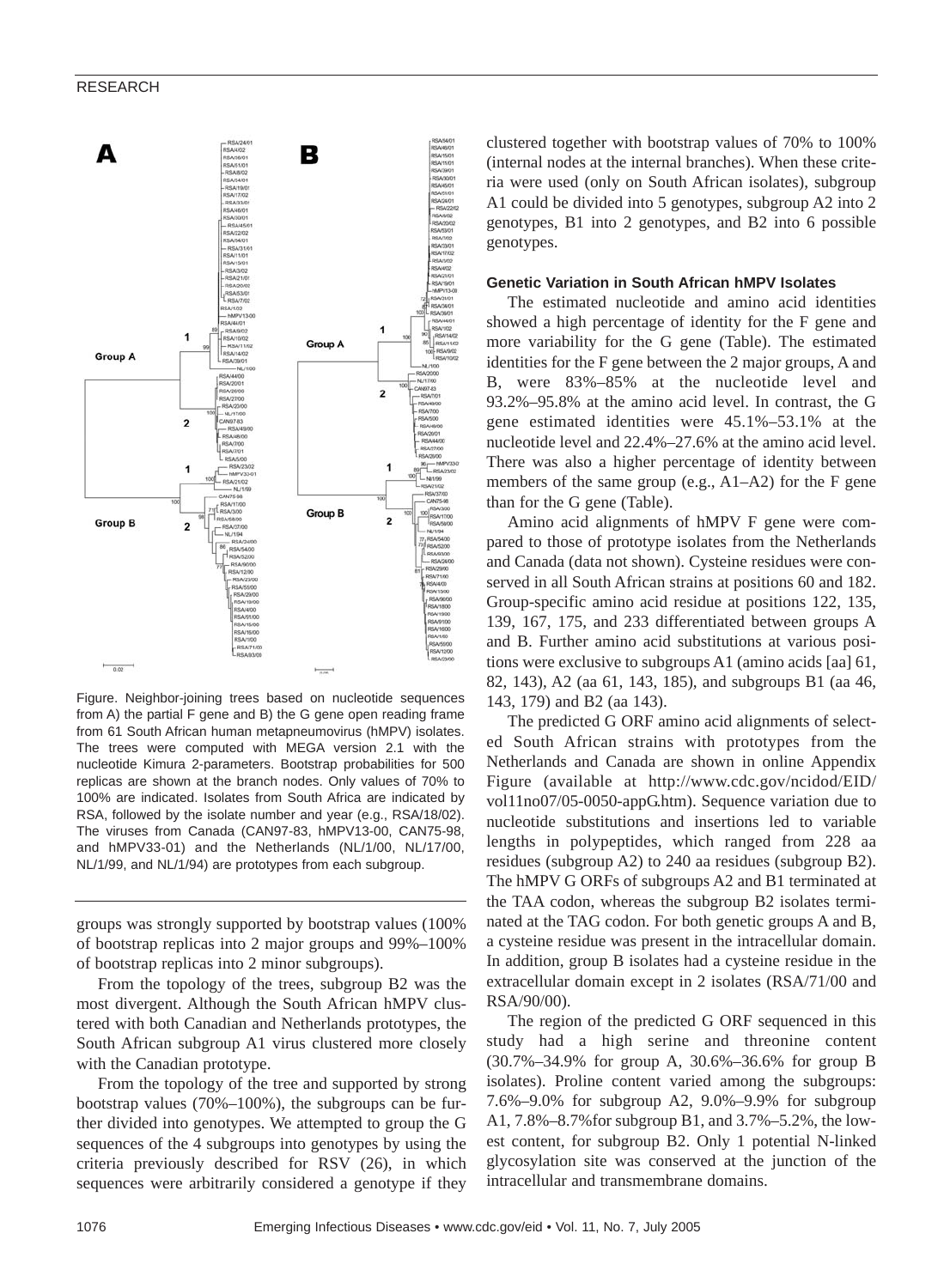|      |                |                     |                     | % nucleotide (amino acid) identities |                           |
|------|----------------|---------------------|---------------------|--------------------------------------|---------------------------|
| Gene | Subgroups      | A1                  | A2                  | Β1                                   | <b>B2</b>                 |
| F.   | A1             | 99-100 (98.4-100)   | 93-95 (96.3-97.9)   | 83.8-84.1 (93.2-94.3)                | 82.7-84.5 (94.3-95.8)     |
|      | A2             |                     | 99-100 (99.4-100)   | 83-83.8 (94.3)                       | 83.1-85 (95.3-95.8)       |
|      | B <sub>1</sub> |                     |                     | 98-100 (100)                         | $93 - 95(98.4)$           |
|      | <b>B2</b>      |                     |                     |                                      | 96-100 (99.4)             |
| G    | A1             | 95.4-100 (87.5-100) | 72.8-74.7 (55-63.6) | 45.9-47.8 (24.3-26.2)                | 47.4-48.7 (22.4-26.7)     |
|      | A2             |                     | 95-100 (88.6-98.1)  | 50.3-51.8 (25.4-27.7)                | $51 - 53.1$ (23.6 - 27.6) |
|      | <b>B1</b>      |                     |                     | 93.2 (87.9)                          | 77.4-80.5 (58.2-62.8)     |
|      | <b>B2</b>      |                     |                     |                                      | 93.2-100 (82.8-100)       |

Table. Human metapneumovirus F and G gene nucleotide and amino acid identities of South African strains in 3 consecutive years  $(2000 - 2002)$ 

## **Discussion**

Genetic variability is a strong indicator of positive selection and affects the ability of a virus to continue circulating in a population. This variability poses a challenge for future vaccine development that relies on worldwide molecular epidemiologic studies. Recently, the hMPV G gene was shown to be highly variable, particularly in the extracellular domain, as a result of nucleotide substitutions, insertions, and the use of alternative termination transcription codons (17–19). Limited data have also indicated that the 2 groups of hMPV cocirculate and that different subgroups may predominate from year to year  $(2,4,17,21)$ .

We report on the largest community-based phylogenetic study of hMPV for both surface glycoproteins and provide evidence on the circulation pattern of hMPV in a single African community in 3 consecutive seasons. We also provide evidence for the presence of multiple lineages and genotypes of hMPV, as has been previously observed for other respiratory viruses such as RSV  $(26,27)$ .

Phylogenetic analysis based on nucleotide sequences of the F and G ORFs of the South African strains demonstrated the existence of 2 groups (A and B) and 2 subgroups (1 and 2). Using the criteria described for the existence of multiple lineages for RSV (26), we demonstrated that multiple lineages of hMPV are circulating in South Africa; however, these lineages need to be characterized at the antigenic level and the clinical impact characterized.

Strains from both hMPV groups cocirculated in South Africa (Soweto, Johannesburg), but not all 4 subgroup viruses cocirculated in a single year, evidence for a complex circulation pattern that permits hMPV to evade preexisting immunity. In 2000, subgroups A2 and B2 cocirculated; in 2001, A1, A2, and B2 cocirculated; and in 2002, A1 and B1 cocirculated. A switch in predominant subgroup from B2 to A1 was observed from the 2000 to the 2001 epidemic. Subgroups A2 and B2 also declined in subsequent years, and subgroup B1 emerged in 2002. The absence of subgroup B1 in previous years may have been due to preexisting community immunity rather than diagnostic assay limitations, as has been speculated (21). Noting the trend in our results, we speculate that the emergence of subgroup B1 virus may eventually have led to the displacement of subgroup A1 as the dominant viral strain in subsequent years. Similar findings in changes of the dominant group of virus that emerges, fostered by a high prevalence of preexisting community immunity to the other major viral group, have been documented for RSV (26–29). Our study, and another from the Southern Hemisphere (21) showed a high prevalence of subgroup A1 in 2001, a finding that suggests that specific strains may coexist across geographic areas in a given epidemic.

hMPV in this study was sequenced directly from specimens, which avoided any amino acid changes due to cell culture adaptation of the viral surface proteins. Although we only sequenced part of the F gene ORF, our results concur with those of a previous study that sequenced the full-length F gene and showed it to be highly conserved (18). In contrast, a high degree of variation was observed for the G gene at the nucleotide and amino acid levels. The sequence variation in the G gene was due to nucleotide substitutions, in-frame insertions, and the use of alternative termination transcription codons. The inframe insertions we observed suggest that the nucleotide changes previously seen (17) were not due to the passage of hMPV in cell culture. Structural features of the G protein for both groups of South African strains were similar to those observed by others (17,19) with a high serinethreonine content (31%–36%) and variable numbers and positions of N-linked glycosylation sites. The N-linked glycosylation site at the junction between the intracellular and transmembrane domains (position 30–32) was the only conserved site among all groups. We also only observed 1 conserved cysteine residue in the intracellular domain, at amino acid position 27 of the G gene. The second cysteine residue in the extracellular domain, at position 65, previously reported to be present in all group B isolates (17), was absent from 2 South African group B isolates. Hydrophobicity plot data (data not shown) were also similar for both groups A and B, and as reported by others (17,19).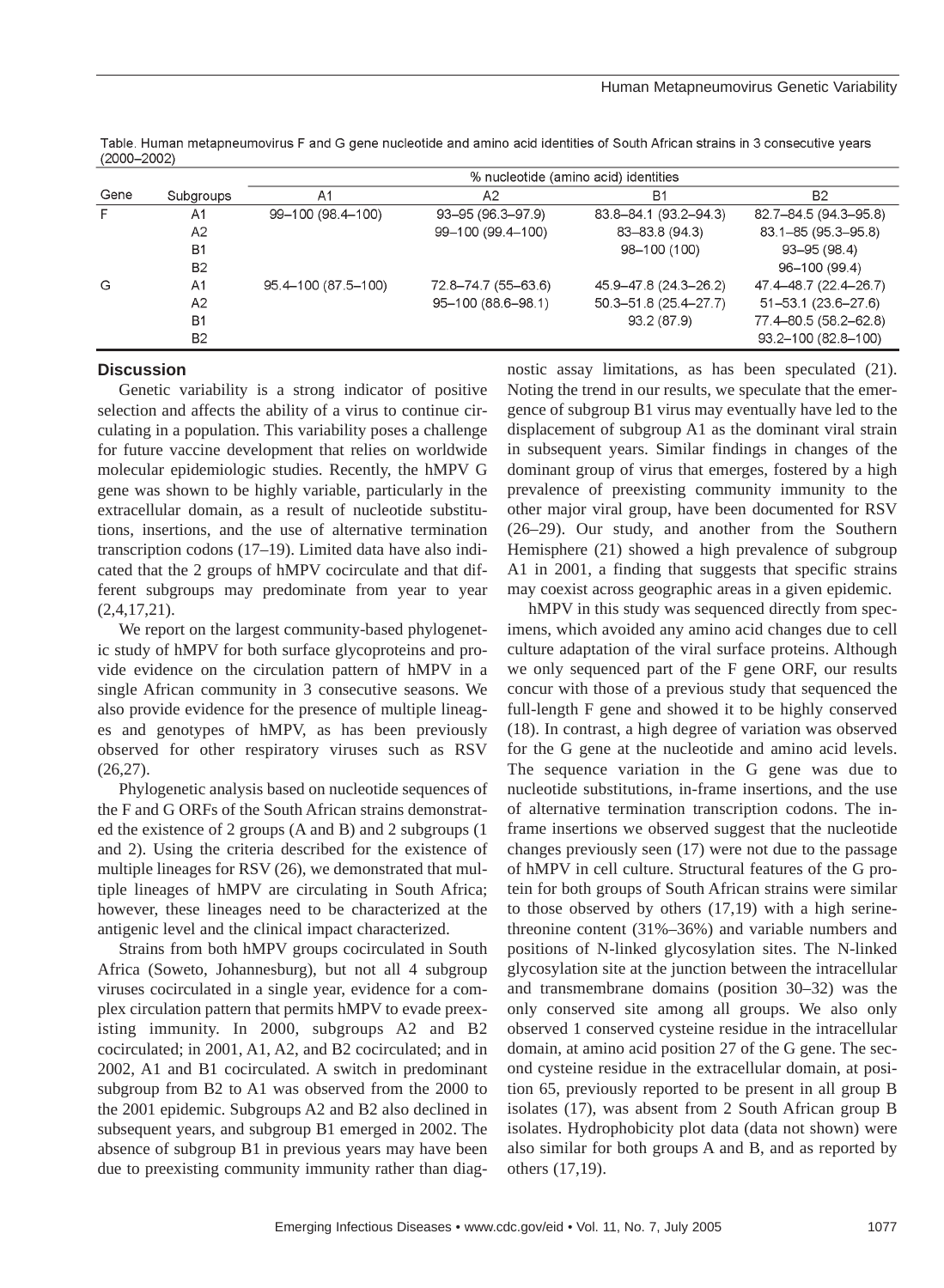#### RESEARCH

Although our study is limited by the number of hMPV strains sequenced in the study period and we performed partial sequencing of the F gene, we showed that the circulation pattern of hMPV is complex and that the circulation of multiple lineages may suggest an attempt at evasion of preexisting immunity. Our findings also suggest that extended surveillance, over many years, may be necessary to understand the molecular epidemiology of hMPV in any given geographic area.

Mr. Ludewick is a doctoral student at the University of the Witwatersrand in South Africa. His primary research interest is the molecular epidemiology of respiratory pathogens.

#### **References**

- 1. van den Hoogen BG, de Jong JC, Groen J, Kuiken T, de Groot R, Fouchier RA, et al. A newly discovered human pneumovirus isolated from young children with respiratory tract disease. Nat Med. 2001;7:719–24.
- 2. Boivin G, Abed Y, Pelletier G, Ruel L, Moisan D, Cote S, et al. Virological features and clinical manifestations associated with human metapneumovirus: a new paramyxovirus responsible for acute respiratory-tract infections in all age groups. J Infect Dis. 2002;186:1330–4.
- 3. Nissen MD, Siebert DJ, Mackay IM, Sloots TP, Withers SJ. Evidence of human metapneumovirus in Australian children. Med J Aust. 2002;176:188.
- 4. Peret TC, Boivin G, Li Y, Couillard M, Humprey C, Osterhaus AD, et al. Characterization of human metapneumoviruses isolated from patients in North America. J Infect Dis. 2002;185:1660–3.
- 5. Stockton J, Stephenson I, Fleming D, Zambon M. Human metapneumovirus as a cause of community-acquired respiratory illness. Emerg Infect Dis. 2002;8:897–901.
- 6. Pelletier G, Déry P, Abed Y, Boivin G. Respiratory tract reinfections by the new human metapneumovirus in an immunocompromised child. Emerg Infect Dis. 2002;8:976–8.
- 7. Peiris JSM, Tang W-H, Chan K-H, Khong P-L, Guan Y, Lau Y-L, et al. Children with respiratory disease associated with metapneumovirus in Hong Kong. Emerg Infect Dis. 2003;9:628–33.
- 8. Maggi F, Pifferi M, Vatteroni M, Fornai C, Tempestini E, Anzilotti S, et al. Human metapneumovirus associated with respiratory tract infections in a 3-year study of nasal swabs from infants in Italy. J Clin Microbiol. 2003;41:2987–91.
- 9. Freymuth F, Vabret A, Legrand L, Eterradossi N, Lafay-Delaire F, Brouard J, et al. Presence of the human metapneumavirus in French children with bronchiolitis. Pediatr Infect Dis J. 2003;22:92–4.
- 10. Madhi SA, Ludewick HP, Abed Y, Klugman KP, Boivin G. Human metapneumovirus-associated lower respiratory tract infections among hospitalized human immunodeficiency virus type 1 (HIV-1) infected and HIV-1–uninfected African infants. Clin Infect Dis. 2003;37:1705–10.
- 11. Falsey AR, Erdman D, Anderson LJ, Walsh EE. Human metapneumovirus infections in young and elderly adults. J Infect Dis. 2003;187:785–90.
- 12. van den Hoogen BG, Bestebroer TM, Osterhaus ADME, Fouchier RAM. Analysis of the genomic sequence of a human metapneumovirus. Virology. 2002;295:119–32.
- 13. Bastien N, Normand S, Taylor T, Ward D, Peret TCT, Boivin G, et al. Sequence analysis of the N, P, M and F genes of Canadian human metapneumovirus strains. Virus Res. 2003;93:51–62.
- 14. Boivin G, Mackay I, Sloots TP, Madhi S, Freymuth F, Wolf D, et al. Global genetic diversity of human metapneumovirus fusion gene. Emerg Infect Dis. 2004;10:1154–7.
- 15. van den Hoogen BG, Osterhaus ADME, Foucher, RAM. Clinical impact and diagnosis of human metapneumovirus infection. Pediatr Infect Dis J. 2004;23:S25–32.
- 16. Boivin G, De Serres G, Côté S, Gilca R, Abed Y, Rochette L, et al. Human metapneumovirus infections in hospitalized children. Emerg Infect Dis. 2003;9:634–40.
- 17. Peret TC, Abed Y, Anderson LJ, Erdman DD, Boivin G. Sequence polymorphism of the predicted human metapneumovirus G glycoprotein. J Gen Virol. 2004;85:679–86.
- 18. van den Hoogen BG, Herfst S, Sprong L, Cane PA, Forleo-Neto E, de Swart RL, et al. Antigenic and genetic variability of human metapneumoviruses. Emerg Infect Dis. 2004;10:658–66.
- 19. Bastien N, Liu L, Ward D, Taylor T, Li Y. Genetic variability of the G glycoprotein gene of human metapneumovirus. J Clin Microbiol. 2004;42:3532–7.
- 20. Schilden O, Geikowski T, Glatzel T, Simon A, Wilkesmann A, Roggendorf M, et al. New variant of the human metapneumovirus (HMPV) associated with an acute and severe exacerbation of asthma bronchiale. J Clin Virol. 2004;31:283–8.
- 21. Mackay IM, Bialasiewicz S, Waliuzzaman Z, Chidlow GR, Fegredo DC, Laingam S, et al. Use of the P gene to genotype human metapneumovirus identifies 4 viral subtypes. J Infect Dis. 2004;190:1913–8.
- 22. Klugman KP, Madhi SA, Heubner RE, Kohberger R, Mbelle N, Pierce N. Trial of a 9-valent pneumocococcal conjugate vaccine in children with and those without HIV infection. N Engl J Med. 2003;349:1341–8.
- 23. Madhi SA, Klugman KP, The Vaccine Trialist Group. A role for *Streptococcus pneumoniae* in virus-associated pneumonia. Nat Med. 2004;10:811–3.
- 24. Thompson JD, Gibson TJ, Plewniak F, Jeanmougin F, Higgins DG. The ClustalX windows interface: flexible strategies for multiple sequence alignment aided by quality analysis tools. Nucleic Acids Res. 1997;25:4876–82.
- 25. Kumar S, Tamura K, Jakobsen I, Nei M. MEGA2: molecular evolutionary genetic analyses software. Version 2.0. University Park (PA): Pennsylvania State University; 2001.
- 26. Peret TCT, Hall CB, Schnabel KC, Golub JA, Anderson LJ. Circulation patterns of genetically distinct group A and B strains of human respiratory syncytial virus in a community. J Gen Virol. 1998;79:2221–9.
- 27. Peret TCT, Hall CB, Hammond GW, Peidra AP, Storch GA, Sullender WA, et al. Circulation patterns of group A and B human respiratory syncytial virus genotypes in 5 communities in North America. J Infect Dis. 2000;181:1891–6.
- 28. Cane PA, Matthews DA, Pringle CR. Analysis of respiratory syncytial virus strain variation in successive epidemics in one city. J Clin Microbiol. 1994;32:1–4.
- 29. Coggins WB, Lefkowitz EJ, Sullender WM. Genetic variability among group A and group B respiratory syncytial viruses in a children's hospital. J Clin Microbiol. 1998;36:3552–7.

Address for correspondence: Shabir A. Madhi, PO Bertsham, Chris Hani-Baragwanath Hospital, Department of Pediatrics, Bertsham, Gauteng 2013, South Africa; fax: 27-11-989-9886; email: madhis@hivsa.com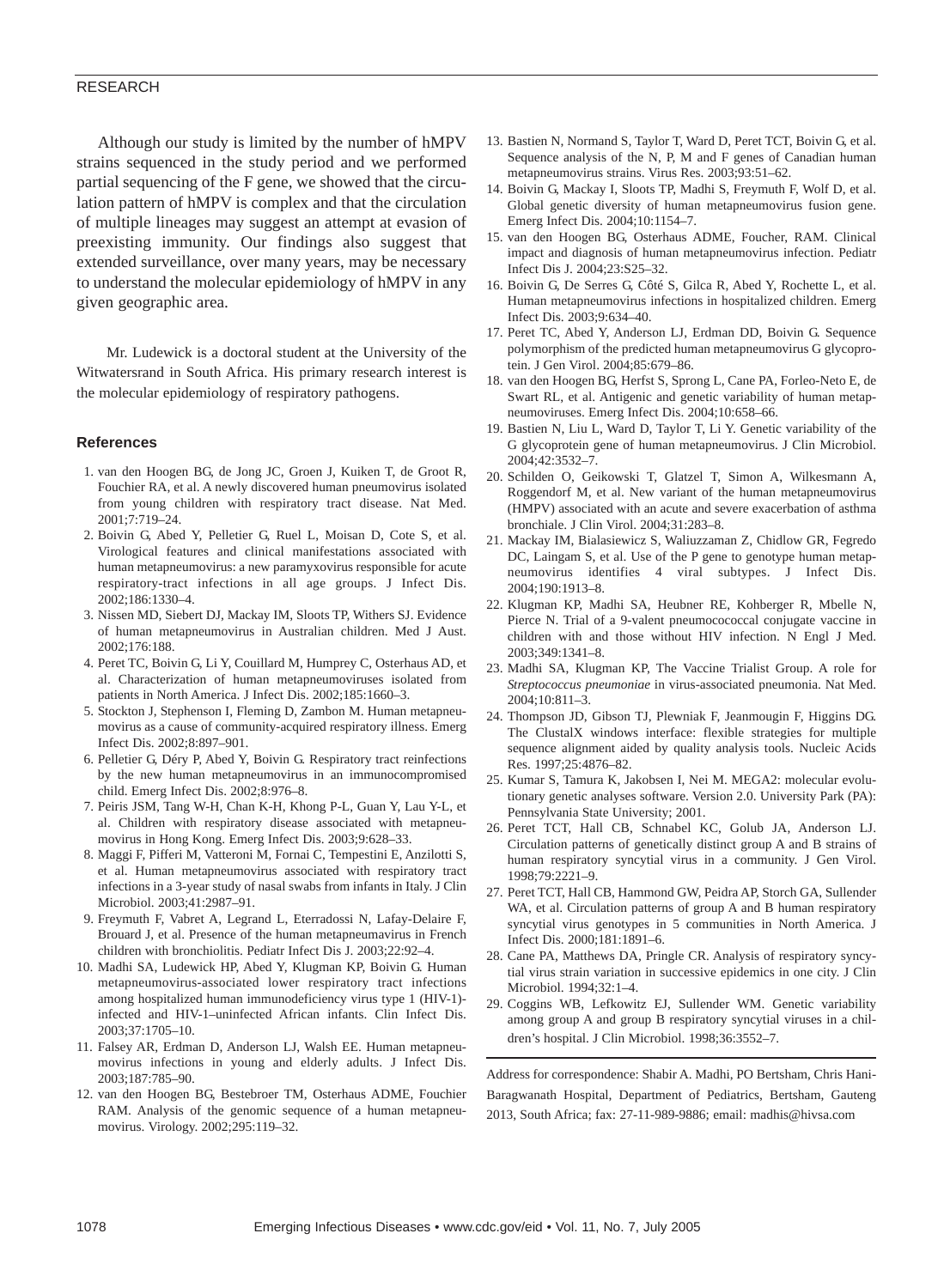| Subgroup A1           | Transmembrane                                                                                                                            |            |
|-----------------------|------------------------------------------------------------------------------------------------------------------------------------------|------------|
|                       | Intracellular ><<br>>< Extracellular                                                                                                     |            |
| NL/1/00               | IDMLKARVKNRVARSKCFKNASLVLIGITTLSIALNIYLIINYKMQKNTSESEHHTSSSP 70                                                                          |            |
| RSA/54/01             |                                                                                                                                          | 70         |
| RSA/30/01             |                                                                                                                                          | 70         |
| RSA/8/02              | .                                                                                                                                        | 70         |
| RSA/20/02             | . . K<br>1.1.1.1.1<br>.<br>and a straight                                                                                                | 70         |
| RSA/22/02             | . E<br>.                                                                                                                                 | 70         |
| RSA/33/01<br>RSA/7/02 | .<br>.                                                                                                                                   | 70<br>70   |
| RSA/53/01             | .<br>$\ldots$                                                                                                                            | 70         |
| RSA/17/02             | .                                                                                                                                        | 70         |
| RSA/3/02              | .<br>1.1.1.1                                                                                                                             | 70         |
| RSA/4/02              | .<br>.                                                                                                                                   | 70         |
| hMPV13-00             | <u>. T.</u><br>.                                                                                                                         | 70         |
| RSA/21/01             |                                                                                                                                          | 70         |
| RSA/19/01             | .<br>1.1.1.1.1                                                                                                                           | 70         |
| RSA/31/01             | .<br>.                                                                                                                                   | 70         |
| RSA/34/01             | .<br>.                                                                                                                                   | 70         |
| RSA/36/01             | . H                                                                                                                                      | 70         |
| RSA/10/02             | . YT.<br>.                                                                                                                               | 70         |
| RSA/14/02             | .<br>.                                                                                                                                   | 70         |
| RSA/11/02             | $\begin{array}{cccccccccccccc} \bullet & \bullet & \bullet & \bullet & \bullet & \bullet & \bullet & \bullet & \bullet \end{array}$<br>. | 70         |
| RSA/9/02              | .<br>.                                                                                                                                   | 70         |
| RSA/1/02              | .<br>1.1.1.1<br>1.1.1.1.1                                                                                                                | 70         |
| RSA/44/01             | $\cdot$<br>1.1.1.1                                                                                                                       | 70         |
|                       | *************** *******************<br>** *************                                                                                  |            |
|                       |                                                                                                                                          |            |
| NL/1/00               | MESSRETPTVPTDNSDTNSSPOHPTOOSTEGSTLYFAASASSPETEPTSTPDTTNRPPFV 130                                                                         |            |
| RSA/54/01             |                                                                                                                                          |            |
| RSA/30/01             |                                                                                                                                          | 130<br>130 |
| RSA/8/02<br>RSA/20/02 | . . L                                                                                                                                    | 130        |
| RSA/22/02             |                                                                                                                                          | 130        |
| RSA/33/01             |                                                                                                                                          | 130        |
| RSA/7/02              |                                                                                                                                          | 130        |
| RSA/53/01             |                                                                                                                                          | 130        |
| RSA/17/02             | . 130                                                                                                                                    |            |
| RSA/3/02              |                                                                                                                                          | 130        |
| RSA/4/02              |                                                                                                                                          | 130        |
| hMPV13-00             | $\ldots$ $P \ldots$                                                                                                                      | 130        |
| RSA/21/01             |                                                                                                                                          |            |
| RSA/19/01             | . A                                                                                                                                      | 130        |
| RSA/31/01             | .                                                                                                                                        | 130        |
| RSA/34/01             |                                                                                                                                          | 130        |
| RSA/36/01             |                                                                                                                                          | 130        |
| RSA/10/02             | . PM.                                                                                                                                    | 130        |
| RSA/14/02             |                                                                                                                                          | 130        |
| RSA/11/02             | and a straight and a                                                                                                                     | 130        |
| RSA/9/02<br>RSA/1/02  | 130                                                                                                                                      |            |
| RSA/44/01             | and a strain                                                                                                                             | 130        |
|                       | * ****** * **<br>** *** *** ** **<br>**********<br>******<br>$***$                                                                       |            |
|                       |                                                                                                                                          |            |
| NL/1/00               | DTHTTPPSASRTKTSPAVHTKNNPRTSSRTHSPPRATTRTARRTTTLRTSSTRKRPSTAS 190                                                                         |            |
| RSA/54/01             |                                                                                                                                          | 190        |
| RSA/30/01             |                                                                                                                                          | 190        |
| RSA/8/02              |                                                                                                                                          | 190        |
| RSA/20/02             |                                                                                                                                          | 190        |
| RSA/22/02             |                                                                                                                                          | 190        |
| RSA/33/01             |                                                                                                                                          | 190        |
| RSA/7/02              |                                                                                                                                          | 190        |
| RSA/53/01             |                                                                                                                                          | 190        |
| RSA/17/02             |                                                                                                                                          | 190        |
| RSA/3/02              |                                                                                                                                          | 190        |
| RSA/4/02<br>hMPV13-00 |                                                                                                                                          | 190<br>190 |
| RSA/21/01             |                                                                                                                                          | 190        |
| RSA/19/01             |                                                                                                                                          | 190        |
| RSA/31/01             |                                                                                                                                          | 190        |
| RSA/34/01             |                                                                                                                                          | 190        |
| RSA/36/01             |                                                                                                                                          | 190        |
| RSA/10/02             |                                                                                                                                          | 190        |
| RSA/14/02             |                                                                                                                                          | 190        |
| RSA/11/02             |                                                                                                                                          | 190        |
| RSA/9/02              |                                                                                                                                          | 190        |
| RSA/1/02              |                                                                                                                                          |            |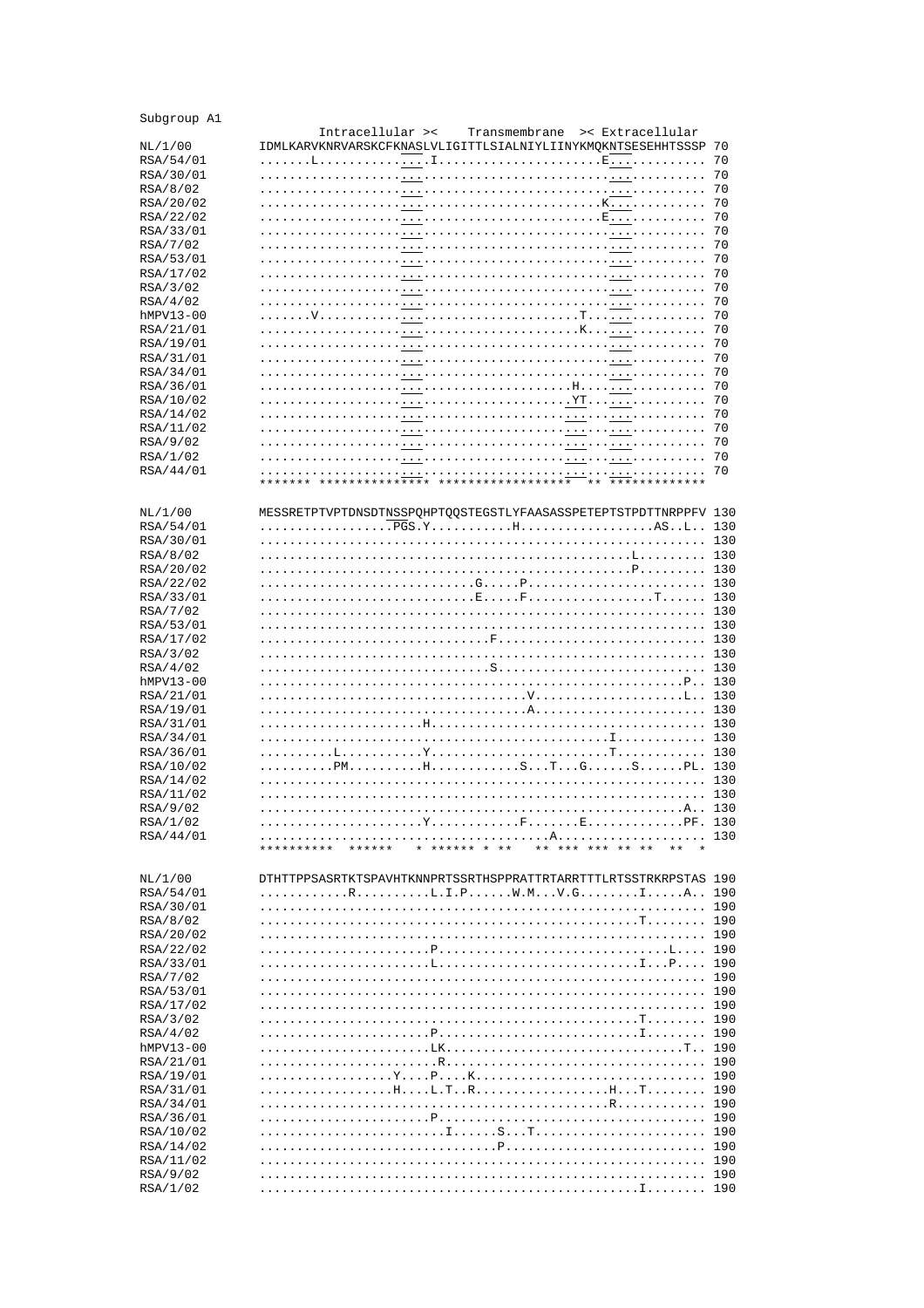| RSA/44/01             | $* * * * * *$<br>************ ***** ****<br>$\ddot{ }$           | 190        |
|-----------------------|------------------------------------------------------------------|------------|
| NL/1/00               | VQPDISATTHKNEEASPASPQTSASTTRIQRKSVEANTSTTYNQT 235                |            |
| RSA/54/01             | 222                                                              |            |
| RSA/30/01             | 222                                                              |            |
| RSA/8/02              | $-222$                                                           |            |
| RSA/20/02             | $-- 222$                                                         |            |
| RSA/22/02             | $--- 222$                                                        |            |
| RSA/33/01             | 2.2.2                                                            |            |
| RSA/7/02              | --- 221                                                          |            |
| RSA/53/01             | $--- 222$                                                        |            |
| RSA/17/02             | $---222$                                                         |            |
| RSA/3/02              | $--- 222$<br>$1.1.1.1 - -$<br>$--- 222$                          |            |
| RSA/4/02<br>hMPV13-00 | TGMEASTSTTHNOT 235                                               |            |
| RSA/21/01             | $-----222$                                                       |            |
| RSA/19/01             | $--- 222$                                                        |            |
| RSA/31/01             | $-222$                                                           |            |
| RSA/34/01             | $-222$                                                           |            |
| RSA/36/01             | $--- 222$                                                        |            |
| RSA/10/02             | $--222$                                                          |            |
| RSA/14/02             | $--- 222$                                                        |            |
| RSA/11/02             | $--- 222$                                                        |            |
| RSA/9/02              | $--- 222$                                                        |            |
| RSA/1/02              | $-222$                                                           |            |
| RSA/44/01             | $-222$                                                           |            |
|                       | ** * **** ****<br>$***$ * * *                                    |            |
| Subgroup A2           |                                                                  |            |
|                       | Intracellular ><<br>Transmembrane<br>>< Extracellular            |            |
| NL/17/00              | VKNRVARSKCFKNASLILIGITTLSIALNIYLIINYTIQKTTSESEHHTSSPPTEPNKEA 77  |            |
| RSA/7/00              |                                                                  | 77         |
| RSA/26/00             |                                                                  | 77         |
| RSA/27/00             |                                                                  | 77         |
| RSA/7/01              |                                                                  | 77         |
| RSA/20/01             | . S                                                              | 77         |
| RSA/44/00             |                                                                  | 77         |
| RSA/5/00<br>RSA/48/00 | .                                                                | 77<br>77   |
| RSA/49/00             |                                                                  | 77         |
| CAN97-83              |                                                                  | 77         |
| RSA/20/00             |                                                                  | 77         |
|                       | **************************************<br>*** *************      |            |
| NL/17/00              | STISTDNPDINPSSQHPTQQSTENPTLNPAASASPSETEPASTPDTTNRLSSVDRSTAQP 137 |            |
| RSA/7/00              |                                                                  | 137        |
| RSA/26/00             |                                                                  | 137        |
| RSA/27/00             | . N                                                              | 137        |
| RSA/7/01              |                                                                  | 137        |
| RSA/20/01             |                                                                  | 137        |
| RSA/44/00             |                                                                  | 137        |
| RSA/5/00              |                                                                  | 137        |
| RSA/48/00             |                                                                  | 137        |
| RSA/49/00             |                                                                  | 137        |
| CAN97-83              |                                                                  | 137        |
| RSA/20/00             |                                                                  | 137        |
|                       |                                                                  |            |
|                       |                                                                  |            |
| NL/17/00              | SESRTKTKPTVHTINNPNTASSTQSPPRTTTKAIRRATTFRMSSTGKRPTTTLVQSDSST 197 |            |
| RSA/7/00<br>RSA/26/00 |                                                                  | 197<br>197 |
| RSA/27/00             |                                                                  | 197        |
| RSA/7/01              |                                                                  |            |
| RSA/20/01             |                                                                  |            |
| RSA/44/00             |                                                                  | 197        |
| RSA/5/00              |                                                                  | 197        |
| RSA/48/00             |                                                                  | 197        |
| RSA/49/00             |                                                                  | 197        |
| CAN97-83              |                                                                  | 197        |
| RSA/20/00             |                                                                  |            |
|                       |                                                                  |            |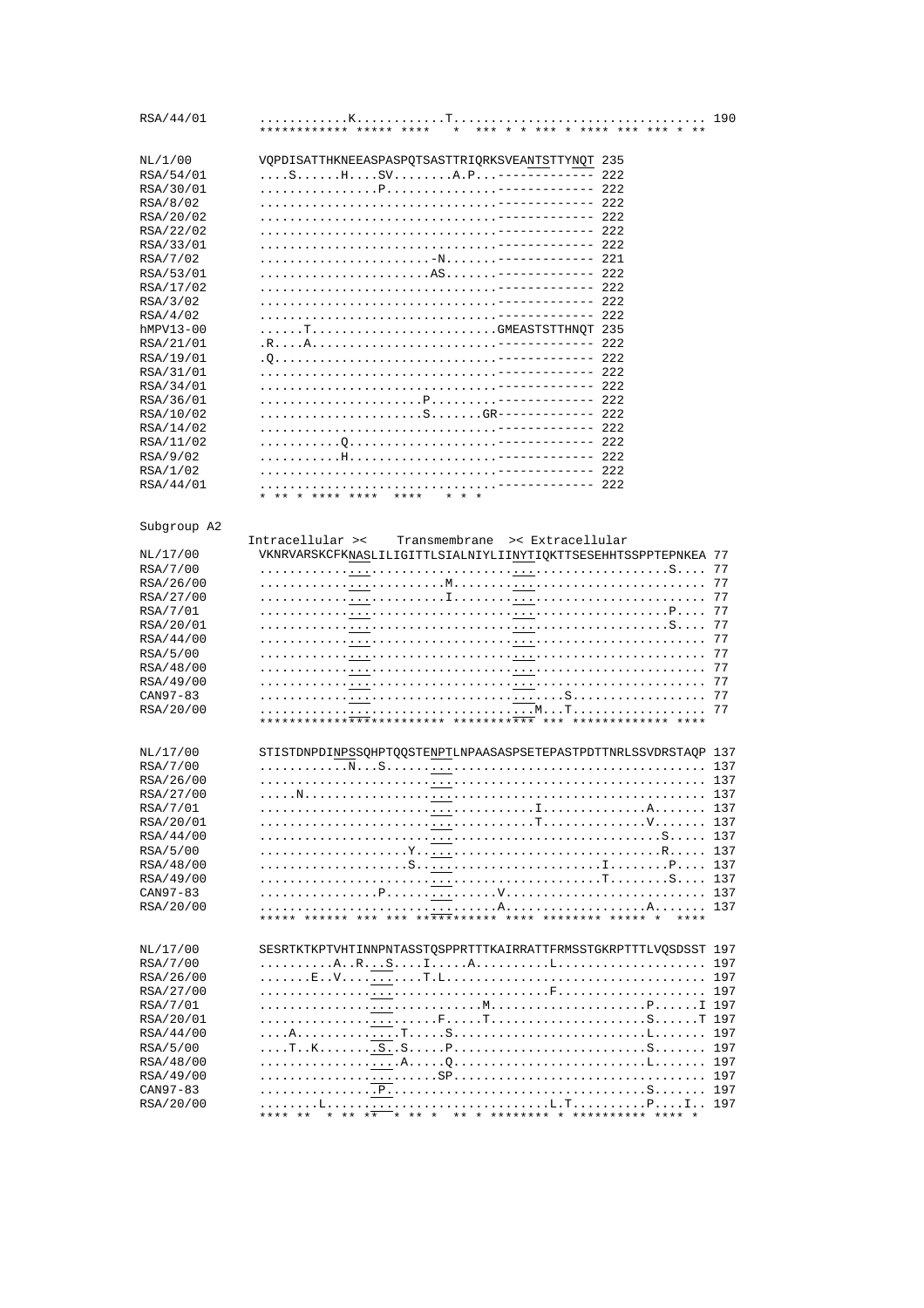| NL/17/00  | TTQNHEETGSANPQASASTMQN---------                                            | 219  |
|-----------|----------------------------------------------------------------------------|------|
| RSA/7/00  | VQHTNNTKPN 211                                                             |      |
| RSA/26/00 | QHTNNTKPN                                                                  | 2.11 |
| RSA/27/00 |                                                                            | 211  |
| RSA/7/01  | AQHTNNTKPN 211                                                             |      |
| RSA/20/01 | $\ldots \ldots \ldots$ . T. $\ldots \ldots$ V. $\ldots$ . QHTNNTKPN 211    |      |
| RSA/44/00 | AQHTNNIKPS 211                                                             |      |
| RSA/5/00  | AQHTNNIKPN 211                                                             |      |
| RSA/48/00 | QHTNNIKPN                                                                  | -211 |
| RSA/49/00 | $\ldots \ldots \ldots \ldots \ldots \ldots \ldots \ldots \ldots$ QHTNNIKPN | 2.11 |
| CAN97-83  | VMHTNN-IKPN 210                                                            |      |
| RSA/20/00 |                                                                            | 202  |
|           | ********** ***** ** **                                                     |      |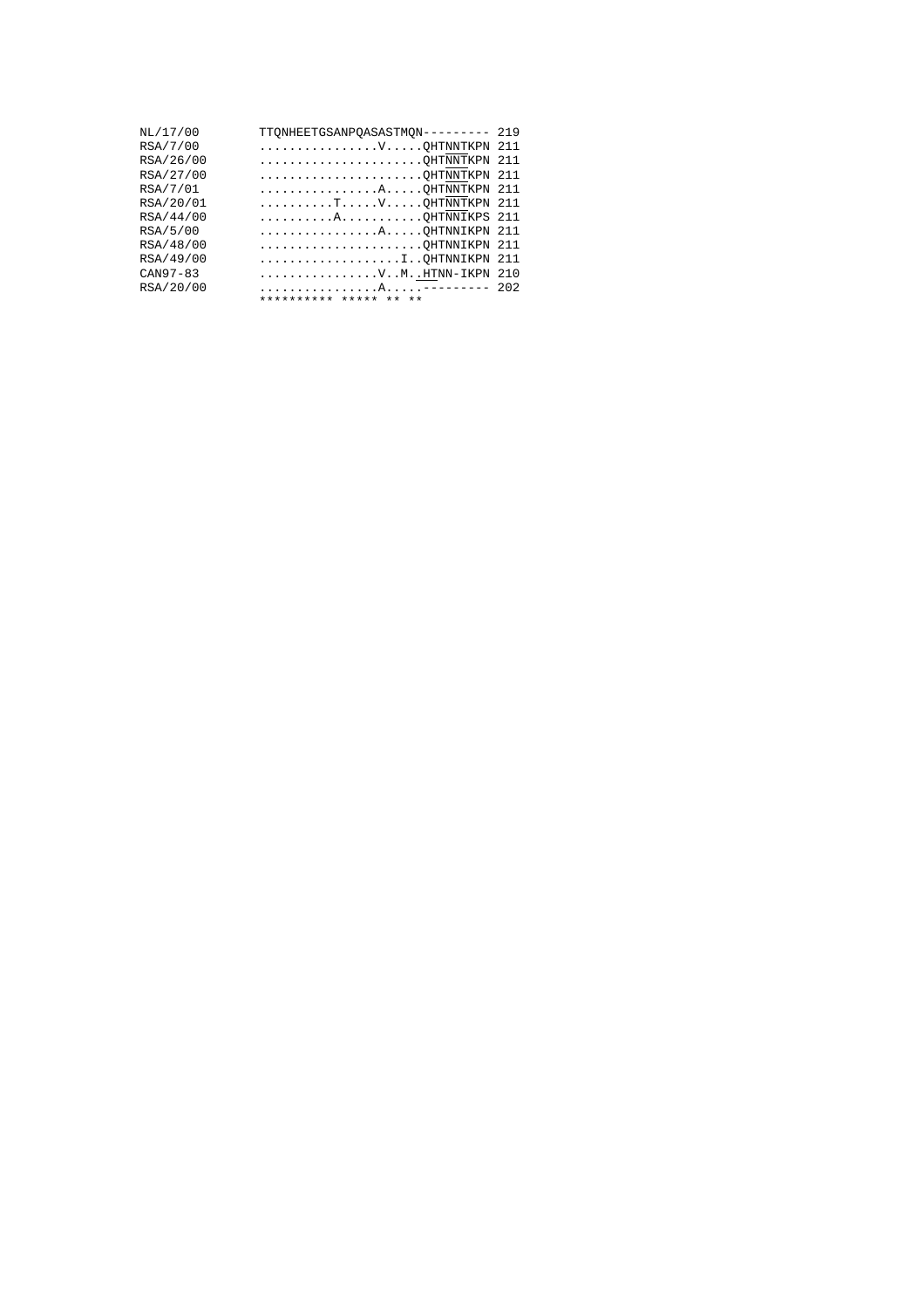| Subgroup B1                                      |                                                                                                                                                                                                |
|--------------------------------------------------|------------------------------------------------------------------------------------------------------------------------------------------------------------------------------------------------|
| NL/1/99<br>hMPV33-01<br>RSA/23/02<br>RSA/21/02   | Intracellular >< Transmembrane >< Extracellular<br>SRCYRNATLILIGLTALSMALNIFLIIDHATLRNMIKTENCANMPSAEPSKKTPMTSTAG 84<br>84<br>84                                                                 |
| NL/1/99<br>$hMPV33-01$<br>RSA/23/02<br>RSA/21/02 | PNTKPNPQQATQWTTENSTSPVATPEGHPYTGTTQTSDTTAPQQTTDKHTAPLKSTNEQI 144<br>*******                                                                                                                    |
| NL/1/99<br>hMPV33-01<br>RSA/23/02<br>RSA/21/02   | TQTTTEKKTIRATTQKREKGKENTNQTTSTAATQTTNTTNQIRNASETITTSDRPRTDTT 204<br>******* * ***                                                                                                              |
| NL/1/99<br>$hMPV33-01$<br>RSA/23/02<br>RSA/21/02 | TOSSEOTTRATDPSSPPHHA------- 224<br>$\ldots \ldots \ldots$ .E.GF. $\ldots$ .RRGAGPR 231<br>ASS.YRRGAGPR 231<br>$\ldots \ldots \ldots$ TD.S.P.HR.OGSAKPK 231<br>**********<br>$\star$<br>$\star$ |